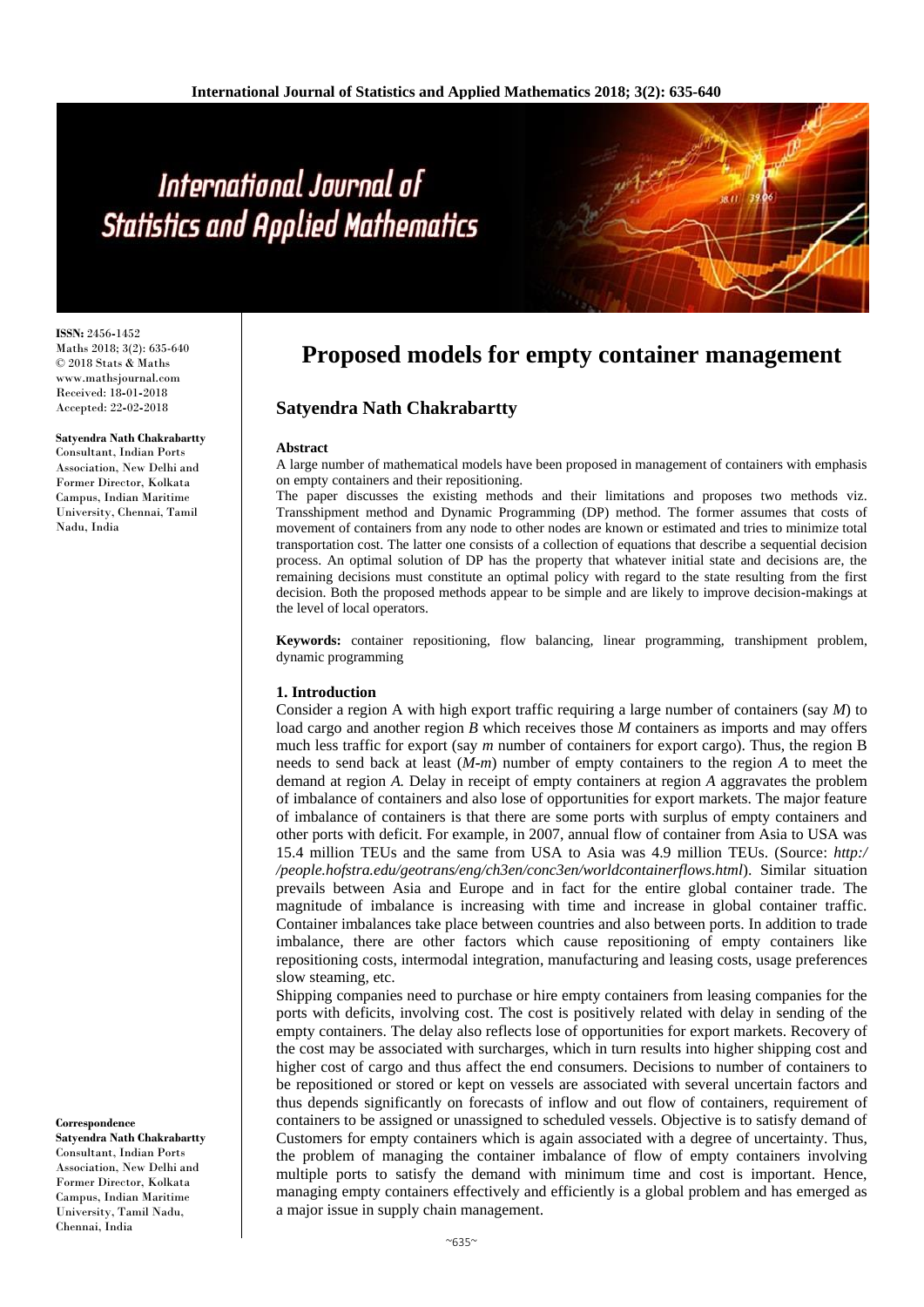As per estimates of World Shipping Council, global container fleet and global container trade in 2014 was respectively 37.635 million TEUs and 127.60 million TEUs. Boile, *et al*. (2005) [3] found that movement of empty container constituted around 20% of the ocean container movements in 2003, at a cost exceeding \$11 billion. Sanders, *et al*. (2015) estimates annual cost of repositioning empty containers in the level of \$15 billion to \$20 billion and the same for a typical carrier, represents 5% to 8% of total operating costs.

## **2. Objectives**

The objectives of this paper are to review of mathematical models aiming at minimization of total cost or total time of empty containers repositioning under different scenarios and to suggest rather simpler methods, likely to improve decision**-**makings at the level of local operators

## **3. Mathematical formulations**

Major aim of Container Management is to minimize total transportation time/cost and to facilitate trade. This involves large number of parameters and variables pertaining to supply and demand of empty containers, movement of number of empty containers and types from an importer/exporter to another importer/exporter/port, time and cost of such movements, nodes in the network, positions in the yard and vehicles, storage blocks and capacities, specification of objective function and large number of constraints like arrival and departure constraints, flow constraints, System discipline like LIFO constraints, capacity restrictions, etc. at a particular time point or a small interval of time under each scenario along with residual capacity for empty containers carried by vessels traveling among ports and related scenario. Thus, there exist a number of sources of uncertainty. These imply significant challenges and make the Container Positioning Problem (CPP) a highly complex problem.

A number of approaches were used for management of containers with emphasis on empty containers and their repositioning, based on the Operations Research technique, Graph theory and Network analysis, etc. to facilitate flexible and reliable decision making to achieve the objective of meeting the demand at minimum time and cost. Implications from theory and empirical findings show that a crucial point in optimizing empty container logistics is the different and partially conflicting perspectives of relevant stakeholders. This can be a barrier for implementing measures aiming at improvement in empty container logistics. A literature review provides further insights on the main actors of empty container management.

Several deterministic models were proposed (e.g. Choong, Cole and Kutanoglu, [2002])<sup>[5]</sup>. Stochastic optimization models avoiding low quality solutions were presented as well (e.g. Cheung and Chen, [1998]) <sup>[4]</sup>. Survey conducted by Funke and Kopfer  $(2006)$  [8] through a questionnaire to record the experiences and knowledge of the main players regarding measures to mitigate negative impacts of empty flows concluded that instead of a single measure, a set of measures is effective to study management of empty containers. It is suggested that similar approach may be adopted separately for specific player since perspectives varies among the players. The set of measures, both for terminal operators and transport operators may be classified under Managerial, Pricing, Information and communication technology and other technological measures. The measures can be ranked according to their implied success based on the evaluations of the survey respondents. White and Bomberawlt (1969) <sup>[21]</sup> considered distribution to the empty vehicles through transportation planning. Using stochastic, dynamic, and systemic research on empty containers of land-carriage, Crainic and Pierre (1992) <sup>[6]</sup>; Kikuchi (1985) <sup>[10]</sup>; Beaujon and Turnguist (1991) <sup>[2]</sup> solved a number of depot problems successfully by linear programming, but failed to solve problems related to time management. Li and Han (2009) [13] used stochastic programming model with simulation and found that change in routes and change in expectations of decisionmakers gives different results. Shi (2003) <sup>[16]</sup> combined reposition with the strategy of renting for empty container reposition systems and developed an optimization model for repositioning by simulation. Zhang, Xie and Huang (2003)  $^{[24]}$  studied the empty train car reposition and built the fuzzy transportation planning model with time windows based on customers' prejudice. Based on integer programming approach, Wang and Wang (2007) <sup>[20]</sup> approached the problem using integer programming technique. Al-Rikabi, Adetunji and Yadavalli (2014) <sup>[1]</sup> used LPP to minimize total container repositioning cost which is sum of transportation cost, inventory**-**holding cost, container leasing/procurement cost, considering only one type of empty containers and one type of transportation modes and assuming that seaports can be both shippers and customers. Results show that total cost of repositioning was minimum when total supply < total demand. However, in this situation one must lease X number of TEUs where X=total demand-total supply requiring additional leasing and coupling conditions in the leasing company

Song and Carter (2009) described LPP methods for four strategies and found that for reducing cost of empty container repositioning, route coordination works better than container**-**sharing. However, route co**-**ordination with container sharing and ignoring individual company's identity does not work in reality. Similarly, route**-**coordination without container**-**sharing may not be implementable primarily because of complexity of shipping network for large shipping lines and shipping network.

The problem of management of containers can be viewed from several angles. Illustrative views along with relevant mathematical details are:

## **3.1 Container in port (CTP) model**

Suppose that there are *S* number of Ship nodes  $S = 1, 2, 3, \ldots, S$ ; Position nodes  $P = 1, 2, 3, \ldots, P$  and Vehicle nodes  $V = 1, 2, 3, \ldots, S$ *……V.*. The set *I* = *S* ∪ *P* ∪ *V* represents all nodes in the network, as ships, positions in the yard and vehicles Thus, the problem could be approached through Graph Theory and Combinatorial mathematics. The objective function could be to minimize total transportation time along with cost of container positioning and reshuffling i.e. to minimize  $Z = \sum_{c \in C, i \in S \cup P, i \in P \cup V} T_{ii} X_{cii}$  where  $T_{ii}$ for  $i \in S \cup P$  and  $j \in P \cup V$  denotes transportation time between the  $i - th$  node and  $j - th$  node  $\forall i \neq j$  and  $X_{ci} = 1$  if container *c* is moved directly from node *i* to  $j = 0$  otherwise Subject to

- i) Arrival and departure constraints
- ii) Flow constraints and
- iii) LIFO constraints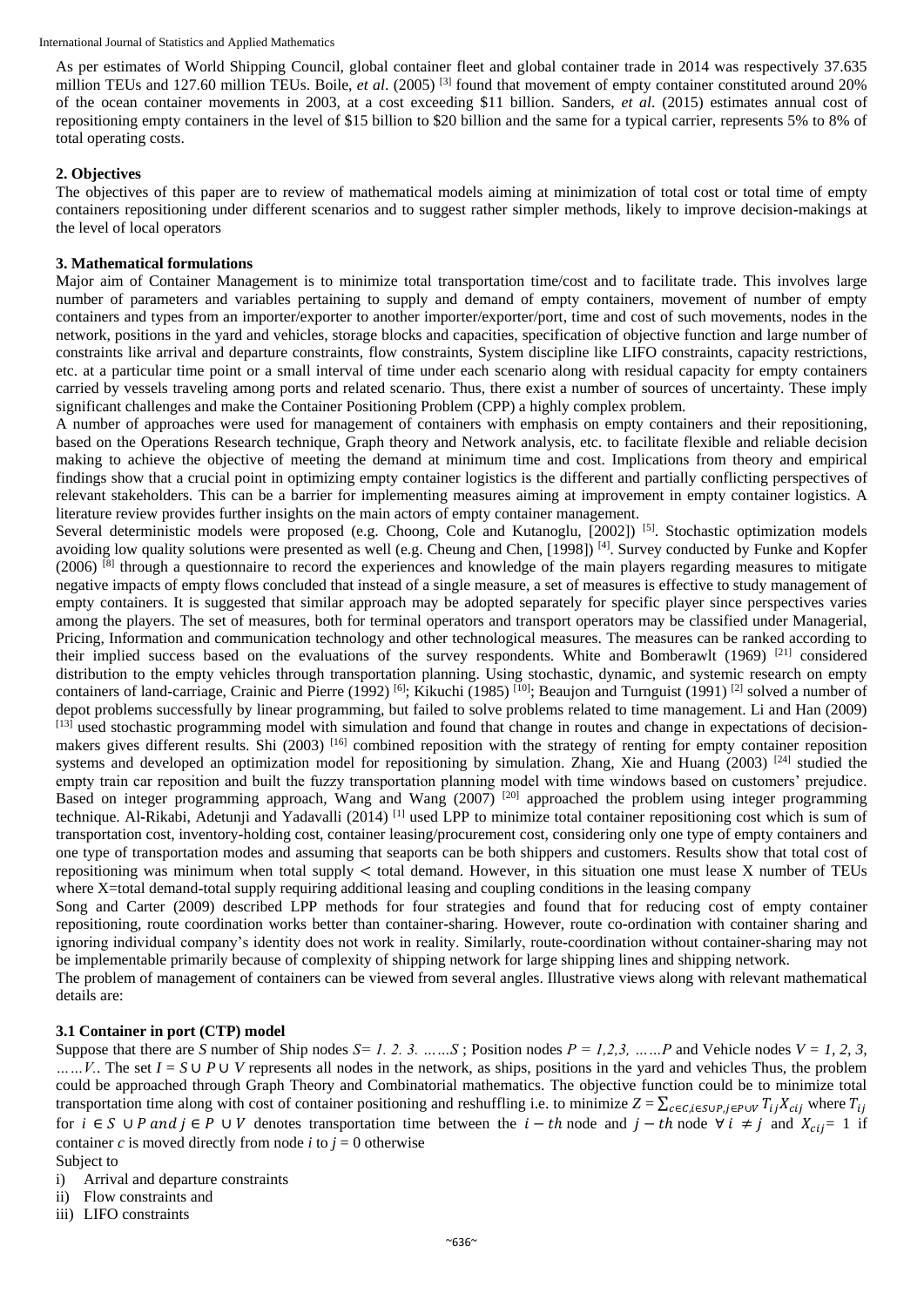However, the model involves extremely large number of constraints and variables which increase with increase in throughput and planning horizon. For example, Sibbesen (2008)  $^{[17]}$  found that with a weekly throughput of 300 containers arriving from 5 ships, 10 storage blocks with 20 positions each, and 250 vehicles resulted in approximately 82 million variables, (99.8% of them binary and 66% of them concerning the LIFO restrictions) and about 172 million constraints (of which 144 million correspond to the LIFO restrictions). Clearly, this is not manageable.

## **3.2 Container positioning problem (CPP) model**

CPP model determines optimal positions of containers in one block and the total transportation time between positions. The mode considers movements of containers from arrival at the block till they depart from the block omitting the quayside transportation. It assumes that the port has a pre**-**determined strategy for positioning containers in certain blocks and containers are not moved between blocks. The model seeks to optimize the objective function with three constraints viz. (i) Arrival/departure (ii) Flow and (iii) LIFO

Magnitude of variables and constraints of CPP is more or less similar to that of CTP. But the scope of the CPP problem is much smaller since each storage block is treated separately. A weekly throughput of 300 containers, 100 of them being assigned to a storage block with 20 positions, and 1**-**4 reshuffles per container, makes 432 thousand variables and approximately 1.65 million constraints. Thus, each CTP and CPP models is large and may not offer manageable solutions for real life problems. Moreover, CPP model does not consider capacity restrictions and thus allows several containers to be moved simultaneously and contradicts the reality as block cranes can carry one or at most two containers at a time.

## **3.3 CPPT model**

To reduce number of variables and constraints, time dimension is discretized into time slots, enabling formulation of most of the restrictions in a very condensed way in CPPT model. Eliminating the big *M* method, the model, minimizes the total number of positioning plus the total transportation time in one storage block subject to four constraints viz. Arrival and departure constraints, Flow constraints, LIFO constraints and Capacity constraints.

Number of variables gets reduced In CPPT model in comparison to CTP and the CPP model but number of constraints tends to get increased. For example, CPPT model involving 300 containers, 100 of them assigned to one of the 10 storage blocks with 20 positions and a planning horizon of one week, discretized into 336 time slots (corresponding to a discretization level of 10 minutes through the 7 days of 8 working hours) the number of variables worked out to be approximately 350 thousand, all binary with around 1.5 billion constraints. The LIFO principle accounted for about 96 % of the constraints. Such huge number of variables and constraints make the solution still unmanageable. However, the CPPT model is closer to reality by including capacity restrictions.

## **3.4 Optimization of Empty containers at local level (Integer Programming approach)**

Suppose there are *m*-importers and the *i*-th importer can supply  $I_i$  number of empty TEUs to an exporter. Thus,  $I_i$ ,  $I_2$ ,  $I_3$   $\dots$   $I_m$  are supplies of empty TEUs from the importers. Similarly, assume there are *n*-exporter and  $D_i$  is the demand of empty TEUs for the *i*th exporter. Thus,  $D_1$ ,  $D_2$ ,  $D_3$  .... $D_n$  are the demands of empty TEUs of the exporters at a local level. Clearly,  $\sum I_i \neq \sum D_i$ . Also assume that there is a single port in the region. Let us use the following notations:

 $X_{i,j(1)}$ : The number of empty containers moved from the *i***-**th importer to the *j***-**th exporter.

 $X_{ij(2)}$ : The number of empty containers moved from the *i***-**th importer to the *j***-**th importer.

 $X_{ij(3)}$ : The number of empty containers moved from the *i*-th exporter to the *j*-th exporter.

 $X_{Pi}$ : Number of empty containers moved from the port to the *i*-th exporter.

: Number of empty containers moved from the *i***-**th importer to the port

To balance the network, it may be assumed that the port supplies or requires  $\sum_{i=1}^{n} D_i = \sum_{i=1}^{m} I_i$ For movement of containers by trucks, let

 $Y_{ij(1)}$ : Number of trucks, each carrying at least one empty container from the *i*-th importer to the *j*-th exporter and  $C_{ij(1)}$  indicates the unit cost.

 $Y_{ij(2)}$ : Number of trucks, each carrying at least one empty container from the *i*-th importer to the *j*-th importer and  $C_{ij(2)}$  indicates related unitary cost

 $Y_{ij(3)}$ : Number of trucks, each carrying at least one empty container from the *i*-th exporter to the *j*-th exporter and  $C_{ij(3)}$  indicates ''related unitary cost

 $Y_{pi}$ : Number of trucks, each carrying at least one empty container from the port to the *i*-th exporter and  $C_{pi}$  represents the related unitary cost.

 $Y_{ip}$ : Number of trucks, each carrying at least one empty container from the *i*-th importer to the port and  $C_{ip}$  represents the related unitary cost.

To ensure that a truck carries maximum two empty containers, one can introduce the following constraints:

 $X_{ii(1)} \leq 2Y_{ii(1)}$  $X_{ij(2)} \leq 2Y_{ij(2)}$  $X_{i}(3) \leq 2Y_{i}(3)$  And  $X_{iP} \leq 2Y_{iP}$  and  $X_{Pi} \leq 2Y_{Pi}$ 

Following Francesco (2007)<sup>[7]</sup>, the objective function to be minimized is

$$
Z = \sum_{i=1}^{m} \left[ \sum_{j=1}^{n} C_{j1} Y_{ij(1)} + \sum_{j=1}^{m} C_{ij(2)} Y_{ij(2)} + C_{ip} Y_{ip} \right] + \sum_{i=1}^{n} \left[ \sum_{j=1}^{n} C_{ij(3)} Y_{ij(3)} + C_{pi} Y_{pi} \right] \tag{1.1}
$$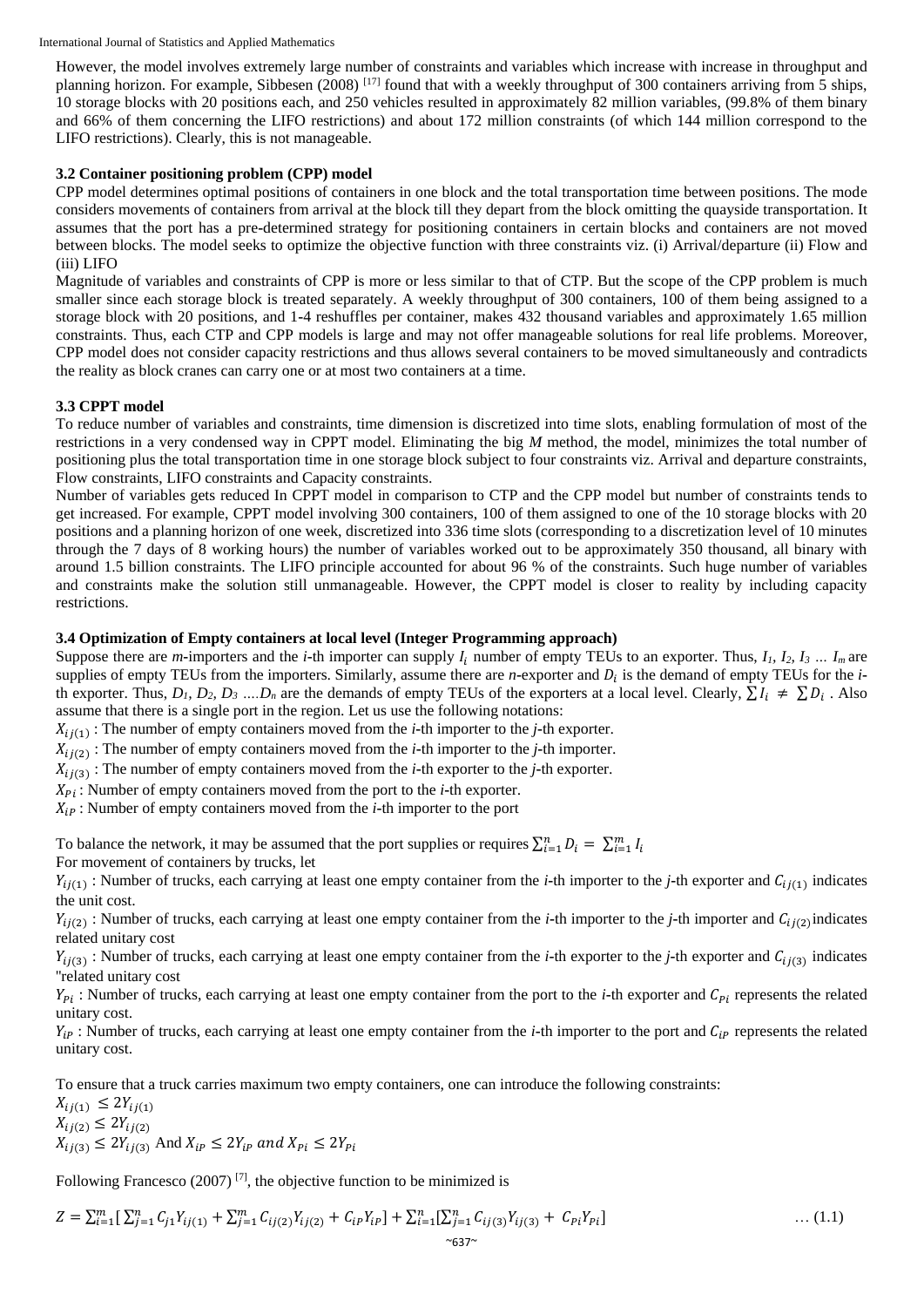Subject to 
$$
\sum_{j=1}^{m} (X_{ij(2)} - X_{ji(2)}) + \sum_{j=1}^{n} X_{ij(1)} + X_{ip} = I_i
$$
 ... (1.2)

$$
\sum_{j=1}^{n} \left( X_{ij(3)} - X_{ji(3)} \right) - \sum_{j=1}^{m} X_{ji(1)} - X_{Pi} = -D_i \tag{1.3}
$$

$$
\sum_{i=1}^{m} X_{Pi} - \sum_{i=1}^{n} X_{iP} = -\sum_{i=1}^{m} I_i + \sum_{i=1}^{n} D_i \tag{1.4}
$$

And five constraints ensuring that a truck carries one (min) or two (max) empty containers and of course each variable  $\geq 0$  In addition to allocation of containers, the approach considers routing of trucks also and is mathematically sound. Instead of costs  $({C_{ij}}'s)$ , one may uset<sub>ij</sub>'s i.e. time component to minimise total time. However, limitations of the method are:

- Does not cover all possible routes (links) among Exporters.
- The Port may determine unsuitable route.
- does not consider preference of trucks for fastest (and not the shortest) route
- does not consider loaded movements and may suggests using more trucks than needed

A frequently used strategy is substitutions i.e. providing customers with a container of different type than what have been requested for. Cheung and Chen (1998) [4] suggested a two**-**stage stochastic network using network formulation to the dynamic maritime reposition of empty containers for a single type of container, which is a limitation since shipping companies typically manage different types of containers and may exclude substitutions. Similar limitations for the reposition of empty containers were also observed for the dynamic model of deterministic nature proposed by Jiele (1999) <sup>[9]</sup> who used linear programming technique. Francesco (2007)  $\left[\frac{r}{1}\right]$  used Integer Programming technique considering flow of number of empty containers of each type moved from the *j***-**th node to the *k***-**th node at time-period ( $t + \Delta_t$ ) where  $\Delta_t$  denotes the transit time to reach the *k***-**th node from the *j***-**th node, related unitary cost, storage space available during the time interval and used a suitably defined substitution factors. Substitution strategies were found to work best to have the optimal or near optimal solutions, provided a suitably designed tolerance factor is set. However, computations become difficult especially when number of nodes, type of containers or time periods increase. The approach fails to answer the question where and when and how many empty containers should be repositioned.

#### **3.5 Other approaches**

Rockafellar and Wets (1991)<sup>[14]</sup> considered scenario analysis to deal with multi-period optimization problems under uncertainty where available information may not support a stochastic programming model and proposed "progressive hedging principle". Lai, Lan and Chan (1995)<sup>[11]</sup> used simulation model to investigate the dynamic and stochastic container management issues to prevent the shortage of empty containers. However, competition among shipping lines may make them reluctant to share data and it was difficult to manage the huge sizes of numerical problems

#### **3.6 Service allocation**

Service allocation in the context of Yard management problem has been formulated by Vacca, Bierlaire and Salani (2007) [19] for a container group consisting of a set of container of same type with a particular origin and another fixed destination and known arrival/departure times and known arrival/departure positions.

Objective is to minimize housekeeping. Let

- *N* be the set of services consistent of services 1.2.3. ……*n.*
- *M* be the set of bays (1, 2, 3,……..*m*)
- $t_{ij}$  denotes the traffic intensity between service *i* and *j*  $\forall i \neq j$
- $q_i$  denotes the space requirement of service  $i=1,2,3,\ldots,n$
- $Q_k$  denotes the space available at bay  $k = 1, 2, \ldots, m$
- $c_i$  be the average number of crane moves required for service  $i$
- $C_k$  be the average number of crane moves allowed at bay  $k$
- *M (i*) be the set of feasible bay assignments for service *i*
- $d_{hk}$ , the distance between bay *h* and bay  $k$  (  $h \neq k$ )
- $X_{ik} = 1$  if the *i*-th service is assigned to the *k*-th bay = 0 otherwise

The objective function *Z* to be minimized is given by

$$
MIN Z = \sum_{i=1}^{n} \sum_{j=1}^{n} \sum_{h=1}^{m} \sum_{k=1}^{m} t_{ij} d_{hk} X_{ih} X_{jk}
$$

Subject to

$$
\sum_{k=1}^{m} X_{ik} = 1 \text{ for all } i = 1, 2, \dots, n
$$
  

$$
\sum_{i=1}^{n} q_i X_{ik} \le Q_{k \text{ for all } k=1, 2, \dots, m}
$$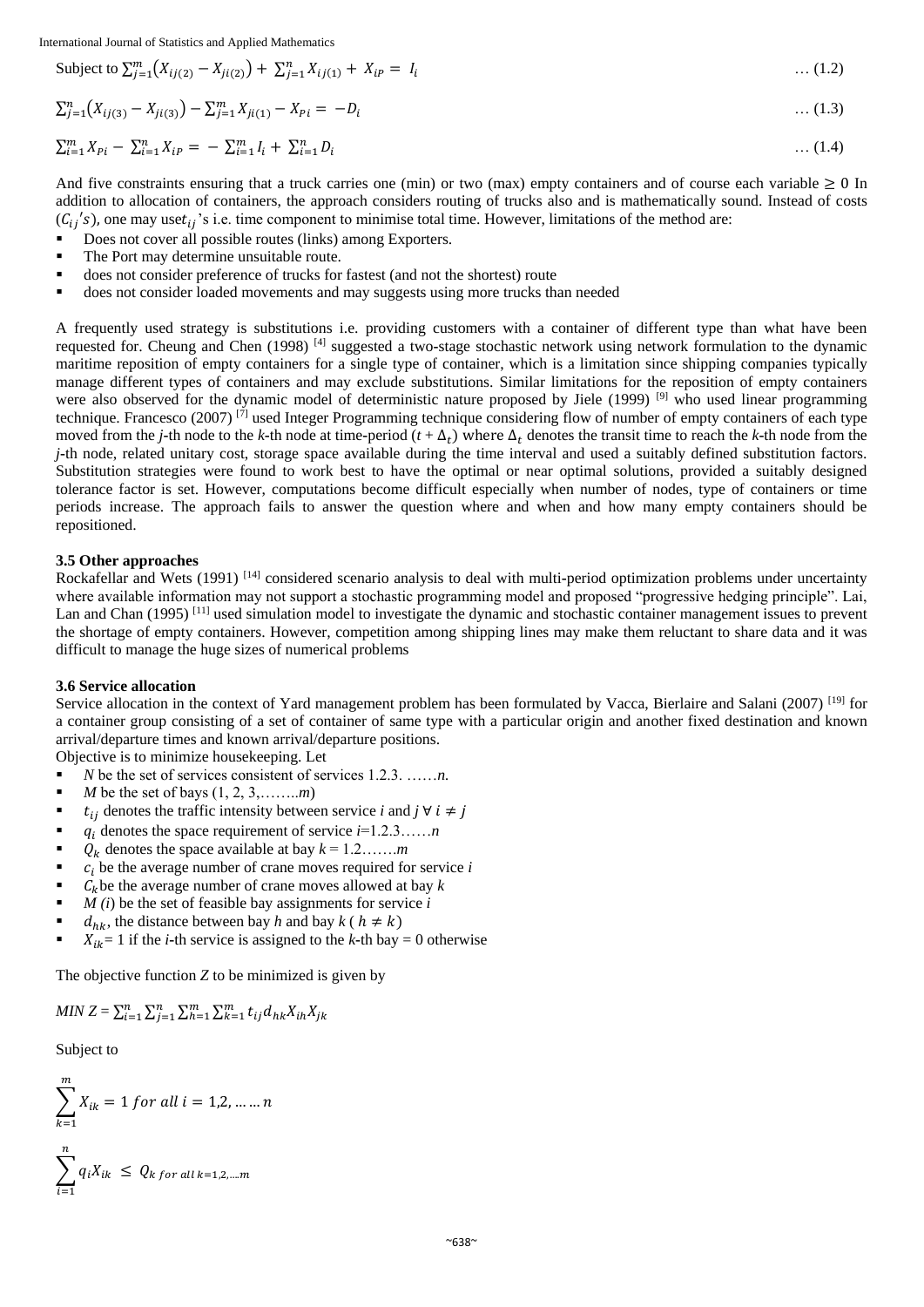$$
\sum_{i=1}^{n} C_i X_{ik} \leq C_{k \text{ for all } k=1,2,\dots,m}
$$

$$
X_{ik} \in \{1,0\}
$$

However, the model may not be very suitable for trans**-**loading or transshipment in areas other than berth

#### **4. Proposed approaches**

There appears to be a general tendency towards applying a more aggregated approach towards repositioning of containers. Some authors consider groups of containers or allocation of sets of positions and some determine a single position for each container rather than representing a sequence of moves or reshuffles. Accordingly, further approaches are proposed below:

## **4.1 Transhipment model**

Movement of containers involves a finite number of nodes viz. ship, dock, CFS, Inland depot, exporters and importers. Thus, management of containers can be formulated as a Transshipment model with multi**-**commodities where movement of containers is possible from any node to other nodes with known ( or estimated)  $C_{ij}$  i.e. cost of moving one container from *i*-th node to *j*-th node. Clearly  $X_{ij}$  and  $t_{ij} = 0$  for  $i = j$ . The commodities could be empty and loaded or 20 feet and 40 feet etc. For a single commodity, transshipment problem with  $(m + n)$  nodes can be posed as follows:

Let  $X_{ij}$  be the total number of containers required to be moved from the *i*-th node to the *j*-th node with corresponding  $cost_{ij}$ . Assume that at m-nodes  $T_1$ ,  $T_2$ ,  $T_3$ , ...,  $T_m$ , the total out-shipment exceeds the total in-shipment by  $a_1$ ,  $a_2$ ,  $a_3$ , ....,  $a_m$  respectively and at the remaining nodes  $T_{m+1}$ ,  $T_{m+2}$ , …….  $T_n$ , the total in-shipment exceeds the total out-shipment by amounts  $b_{m+1}$ ,  $b_{m+2}$ ...  $b_{m+n}$ respectively. If the total in-shipment at nodes  $T_1$ ,  $T_2$ ,  $T_3$ ...,  $T_m$ <sub>is</sub>  $t_1$ ,  $t_2$ ,  $t_3$ ...  $t_m$  and total in-shipment at node $T_{m+1}$ ,  $T_{m+2}$ ...  $T_n$  be  $t_{m+1}$ ,  $t_{m+2}$  *…* $t_{m+n}$  then problem is to Minimize  $Z = \sum_{i=1}^{m+n} \sum_{j=1}^{m+n} C_{ij} X_{ij}$  subject to  $\sum_{i=1}^{m} a_i = \sum_{j=m+1}^{m+n} b_j$  and constraints for supply and demand and non**-**negative constraints

## **4.2 Dynamic programming model**

Other approach could be Dynamic Programming (DP) to deal with this problem of repositioning of empty containers which can be viewed as a multistate optimization problem under uncertainty. Here, no objective function and constraints are considered. Instead, the model breaks up a problem into a number of overlapping sub**-**problems and solutions are build up to larger and larger sub**-**problems and thus deals with a collection of equations that describe a sequential decision process. The recursion property enables to express the value of a function in terms of other values of that function. Thus, DP is not limited to one computational scheme or a standard algorithm. An optimal solution of DP has the property that irrespective of the current state and decision, the subsequent decisions constitute an optimal policy with regard to the state resulting from the current decision. From the starting state, the first moves to the second state and the process continues until the final state is reached. Such a model was proposed by Lam, Lee and Tang (2007) for two ports**-**two voyages problem and opined that the approach may be extended to a multiple portsmultiply voyage system which is realistic.

#### **5. Summary and Conclusions**

- Efficiency of a model depends significantly on efficient forecasts of containers and empty containers and accurate data on movements of containers from one node to other. Forecasts of containers with breakup of loaded and empty containers at ports level may be consolidated for the country level and/or for different routes. Sound method of forecasting is associated with estimate of residual variance to depict goodness of the formula. Forecasting of container may also consider among others box inventory to vessel capacity ratio, proportion of loaded TEUs per voyage and other relevant factors like envisaged trade imbalance, repositioning cost, manufacturing and leasing costs of containers, regulatory measures, economic growth/recession, efficiency of management of terminals, etc.
- Models involving Linear Programming, Integer programming etc. with about a million variables and constraints do not appear to give manageable solutions.
- The proposed method in terms of Transshipment problem with multi**-**commodities where cost of movement of containers from any node to other nodes are known or estimated appear to be simple and are likely to improve decision**-**makings.
- Dynamic Programming approach may be used effectively for situations involving inland movement of empty containers and for routes through which such movements take place. For multiple**-**ports multiple**-**voyages system, further research is felt needed.

#### **6. References**

- 1. Al**-**Rikabi RD, Adetunji O, Yadavalli VSS. Empty Containers Repositioning in South African Seaports. Proceedings of the 2014 International Conference on Industrial Engineering and Operations Management, Bali, Indonesia, January, 2014, 7**-**9.
- 2. Beaujon JG, Turnguist MA. A model for fleet sizing and vehicle allocation. Transportation Science. 1991; 25(1):19**-**45.
- 3. Boile M, Theofanis S, Golias M, Mittal N. Empty Marine Container Management: Addressing Locally a Global Problem. Proceedings of the TRB 2006 Annual Meeting, 2005.
- 4. Cheung RK, Chen CY. A Two**-**Stage Stochastic Network Model and Solutions Methods for the Dynamic Empty Container Allocation Problem. Transportation Science. 1998; 32(2):142**-**162
- 5. Choong ST, Cole MH, Kutanoglu E. Empty container management for intermodal transportation networks. Transportation Research Part E. 2002; 38(6):423**-**438.